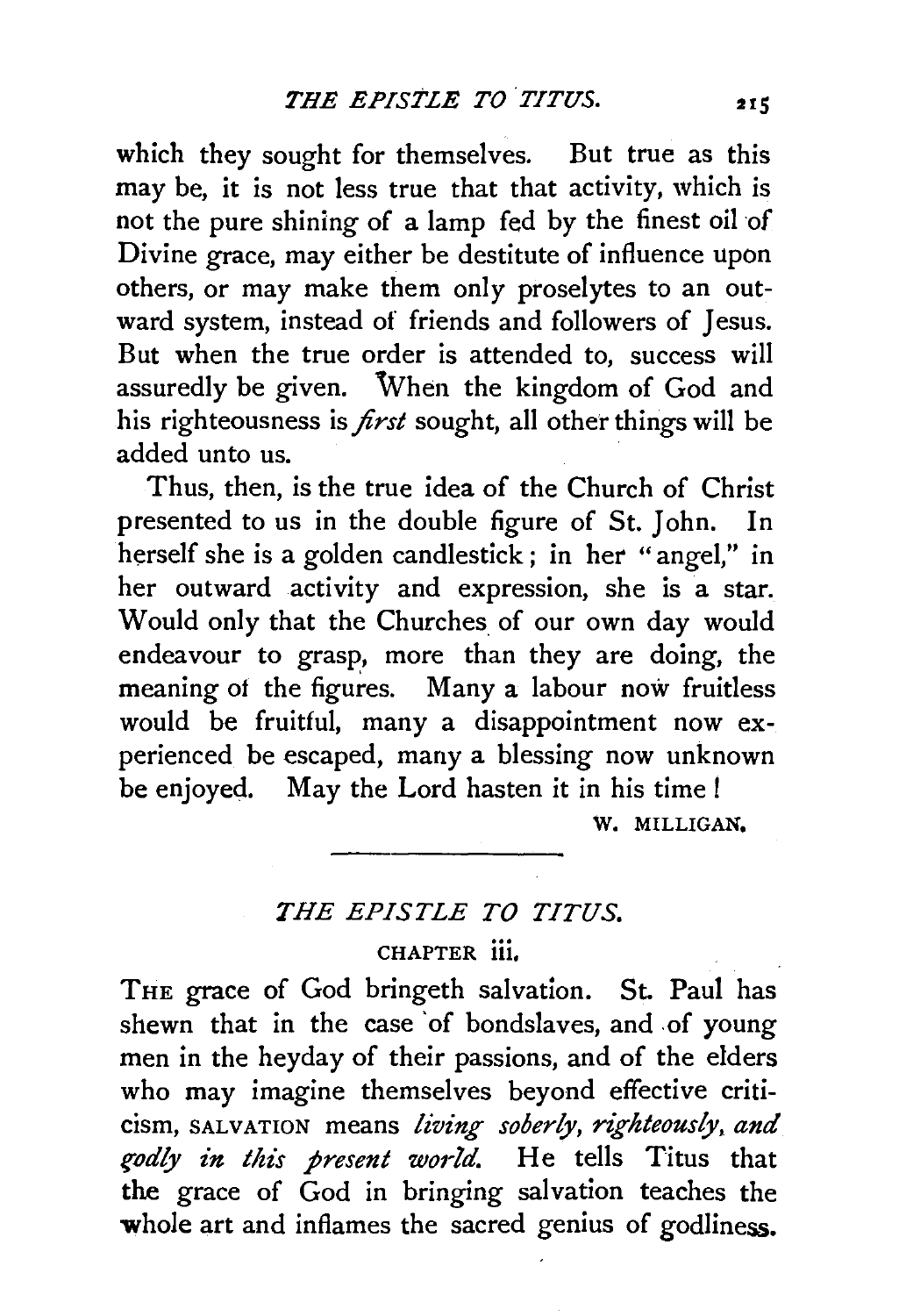A supernatural force is brought to bear upon the conscience by the "ransom " paid for our sins, and a glorious manifestation of the Divine love is awaiting believers in the power and coming of the Lord Jesus Christ ; but the entire significance of the grace of God · *to* us culminates in the practical experiences of holy living. St. Paul presses the matter further, and exhibits some of the characteristic features of Christian morality. The standard is so high that it suggests a contrast between the actual and ideal, between the state of nature and the life of the regenerate. He remembers his own past life; he admits that nothing but Divine power and grace could have effected such a stupendous change. He falls back, in true Pauline manner, on some great principles of Divine operation. He deals with the question on its Divine rather than on its human side. He takes his stand on the "goodness and philanthropy of God." The salvation of which he has already spoken is a moral life, but it is none the less a Divine work. " Regeneration" and " renewal" are changes wrought in human nature by the Spirit of God ;" " justification" and " eternal life" are the free gift of the Divine love.

The teaching of this passage is not inconsistent with the practical human side of salvation on which Paul had just commented. The latter is complementary to the former ; the two aspects of salvation illustrate and illumine one another. What are the daily duties which he thus links with eternal principles ?.

*Verse I.-Put them in mind-for* they must already know, even though they may possibly forget the duty*to submit themselves to magistrates, to authorities, to the* temporal power; to be obedient; to cherish the temper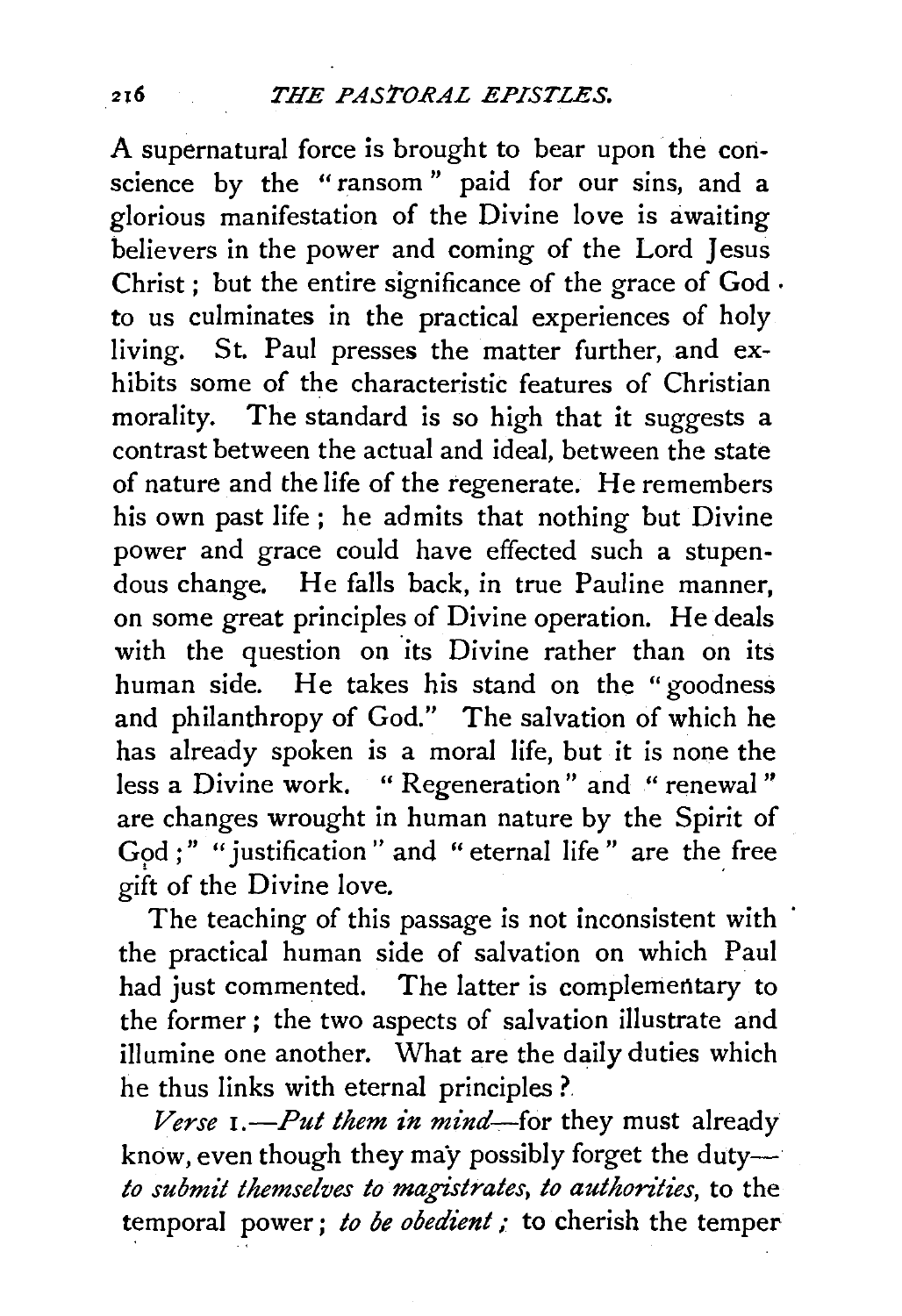of loyal submission ; habitually to render to Cæsar all the things that are Cæsar's; *to be ready for every good work*; with a possible reference, presupposed rather than expressed (Huther), to the supreme claims of God's law and of the Christian conscience whensoever the authority of the magistrate should be a distinct challenge to violate that law. This reverence for the social and national order, and this submission to the civil magistrate in all matters where conscience is not brought into bondage, are commonplaces of New Testament ethics, and characteristics of New Testament Christianity. Augustine<sup>1</sup> could boast that when Julian asked Christians to sacrifice and offer incense to the gods, they, at all hazards, sternly refused; but when he summoned them to fight for the empire, they rushed to the front. " They distinguished between their eternal Lord and their earthly ruler, and yet they yielded obedience to their earthly ruler for the sake of their eternal Lord."

The Christian faith recognizes the fact that law and authority are God's ordinances. St. Paul had no reasons for admiring or loving the civil powers from which he suffered so bitterly, but this is not the only passage in which he insists upon the principle. There were probably special reasons why Titus should be enjoined to press this advice upon the Cretans. The democratic tendencies and internal disputes of the islanders were crushed by the iron heel of the Roman government, so that the "glorious liberty" of the Christian may easily have been held to promote rebellious and revolutionary sentiments. Unconverted Jews were always restless under the Roman yoke, and they, too, may have

• Comm. on P&a. cxxiv •.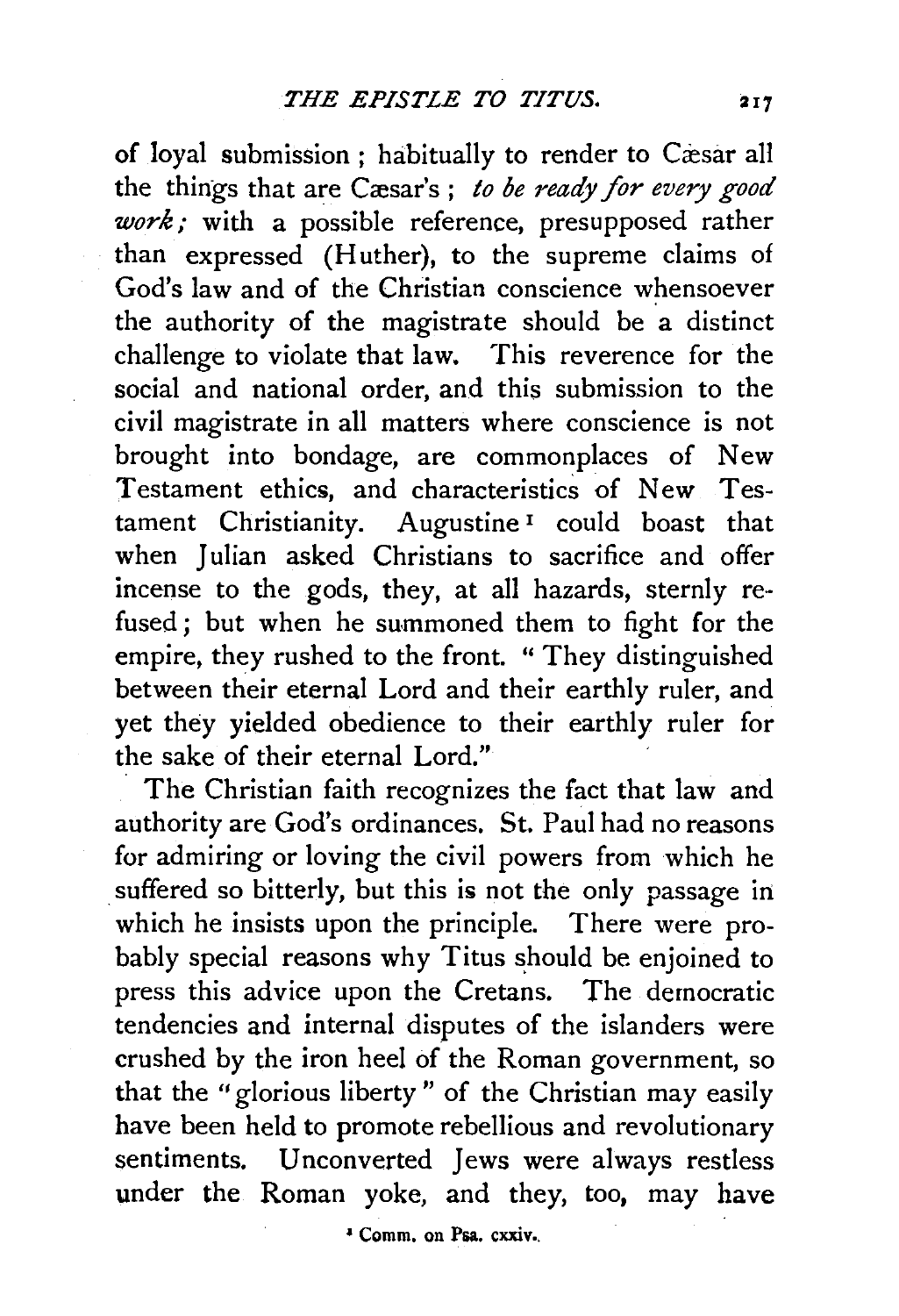needed special admonition. The spirit of the "Sermon on the Mount" breathes through the following injunctions. Put them in mind *to revile*, to speak injuriously of *no man*; to refrain from censorious speech, however great the provocation ; to be *not contentious*  or pugnacious, but *forbearing*. The word *extending*, and the corresponding noun of quality,  $\epsilon \pi i \epsilon \omega$ , have been abundantly illustrated by Archbishop Trench.<sup> $I$ </sup> The usage of the word suggests to him "the concession of just claims," the *dementia* which St. Thomas Aquinas discriminates from *mansuetudo,*  the generous conduct of a superior to an inferior, the refusal to press an advantage; while the  $\pi \rho a$  ores of the next verse indicates the " meekness" so often insisted upon by our Lord, and is the spirit of forbearance of any one class to any other class-cujuslibet ad quem*lib et.* 

The Apostle enjoins this "sweet reasonableness," adding that the Cretan Christians should *manifest every*  kind and *phase of meekness towards all classes* of *men.*  It would be difficult to exaggerate the force or comprehensiveness of this demand for self-repression amid trying and provoking circumstances. The Apostle calls upon those who are conscious of superiority to waive all merely personal claims, to cultivate the grace of silence and sweetness and inward repose, to be gentle, placable, and meek at all times and to all men. The reason assigned is (Verse 3), *For formerly we also*  (the Apostle includes all Christians, himself, and Titus) *were without intelligence* in spiritual things, lacking in spiritual sense ; and, whether born as Jews or heathen, we were blinded and foolish, *disobedient*, or distrustful

<sup>1</sup> "Synonyms of the New Testament,"  $\frac{6}{9}$  43.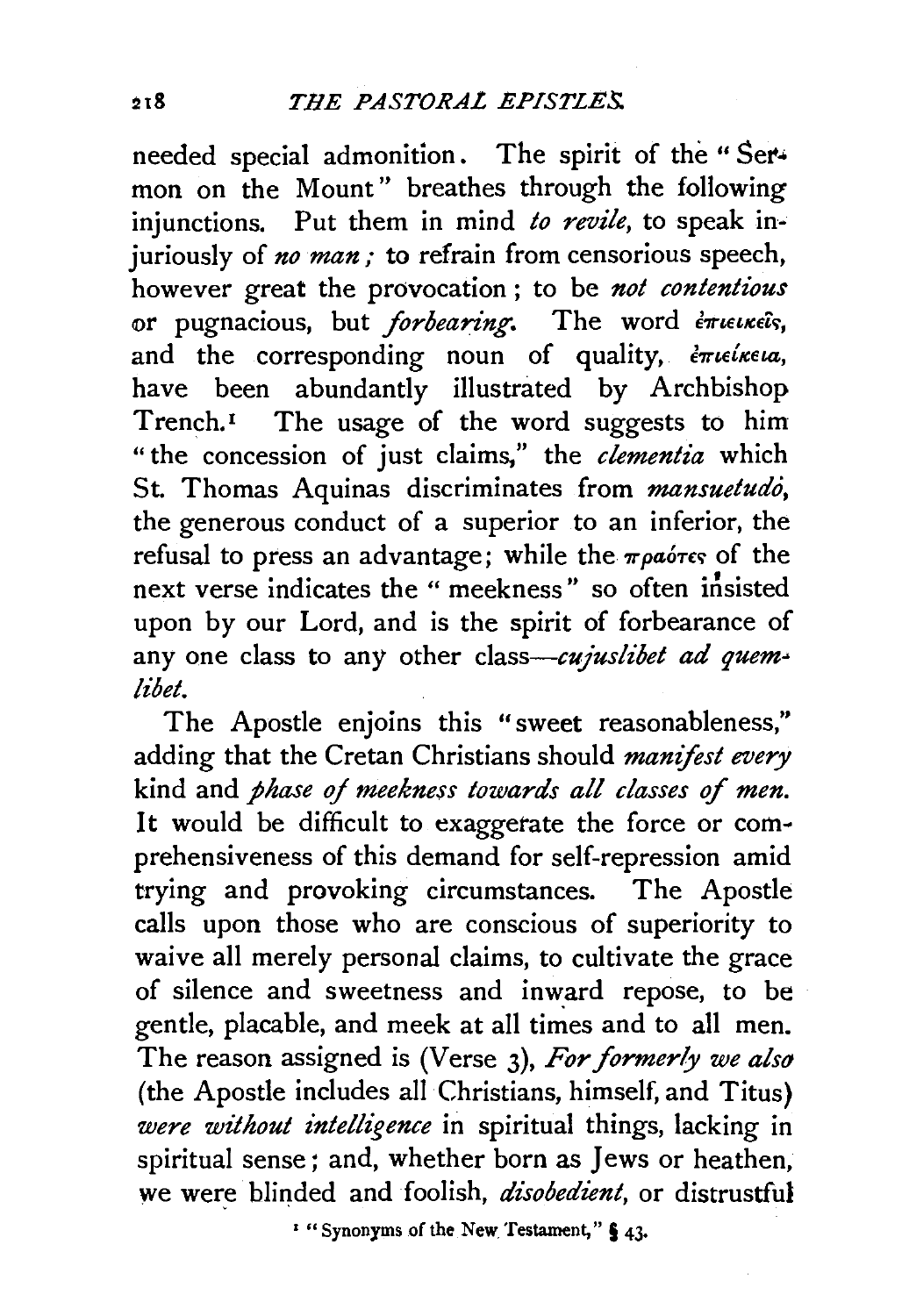*(increduli, Vulg.), erring<sup>1</sup> rather than "deceived," being the slaves of diverse lusts and pleasures* (The last word is unusual in the apostolic writings, and refers to those sensual indulgences which were the curse of Crete, and had never been repressed by heathen maxims or pagan *morality.), passing (our life<sup>2</sup>) in malice and envy, odious,* and hating one another.

The word  $(\sigma \tau \nu \gamma \eta \tau o l)$  translated "odious" (Vulgate, *odibiles)* occurs nowhere else, though the more preg· nant expression  $\theta$ eo $\sigma\tau\nu\gamma\epsilon\hat{\imath}s$  occurs in Romans i. 30.

This is a terrible impeachment of human nature when left to itself. Without availing himself of the detail with which he pourtrayed it in Romans i. 18, ff., St. Paul has in this place drawn almost as dark a picture of the evil of the world. Moreover, he admits and laments the same tendencies as actively at work in his own breast at the very time when he was boasting of his virtues, of his Israelitish birth, of his zeal, and of his righteousness from a purely legal standpoint.<sup>3</sup> This picture was not drawn with insincerity or in hyperbolic courtesy *(hbflichkeit,* Mack). The self- accusation revealed a terrible reality of his own consciousness coincident even with genuine desire to have a conscience void of offence towards God and man. He sees now, how at that very time he had been " carn 1, sold under sin.'' His conscience has not been morbid, nor his self-inspection prurient or officious ; he has measured himself by a diviner standard than that of Stoic, Epicurean, or Essenic philosophy, or than that of Jewish

<sup>&</sup>lt;sup>I</sup> In 2 Tim. iii. 13 the context gives to this form of the word a passive rather than a neuter meaning, but for the most part the verb  $\pi\lambda\alpha\nu\tilde{\alpha}\sigma\theta\alpha\mu$  has this deponent force (Matt. xviii. I2; I Pet. ii. 25). In Heb. v. 2, and James v. I9, either pas· sive or neuter might be intended.

<sup>&</sup>lt;sup>2</sup> This word  $\delta \alpha \gamma \sigma \nu \tau \epsilon$  is only once used beside, in I Tim. ii. 2, and there it is associated with  $\beta \omega \nu$ .<br>3 Cf. Phil. iii. ; Rom. vii. 6 ; I Cor. xv. 9. <sup>3</sup> Cf. Phil. iii. ; Rom. vii. 6 ; I Cor. xv. 9.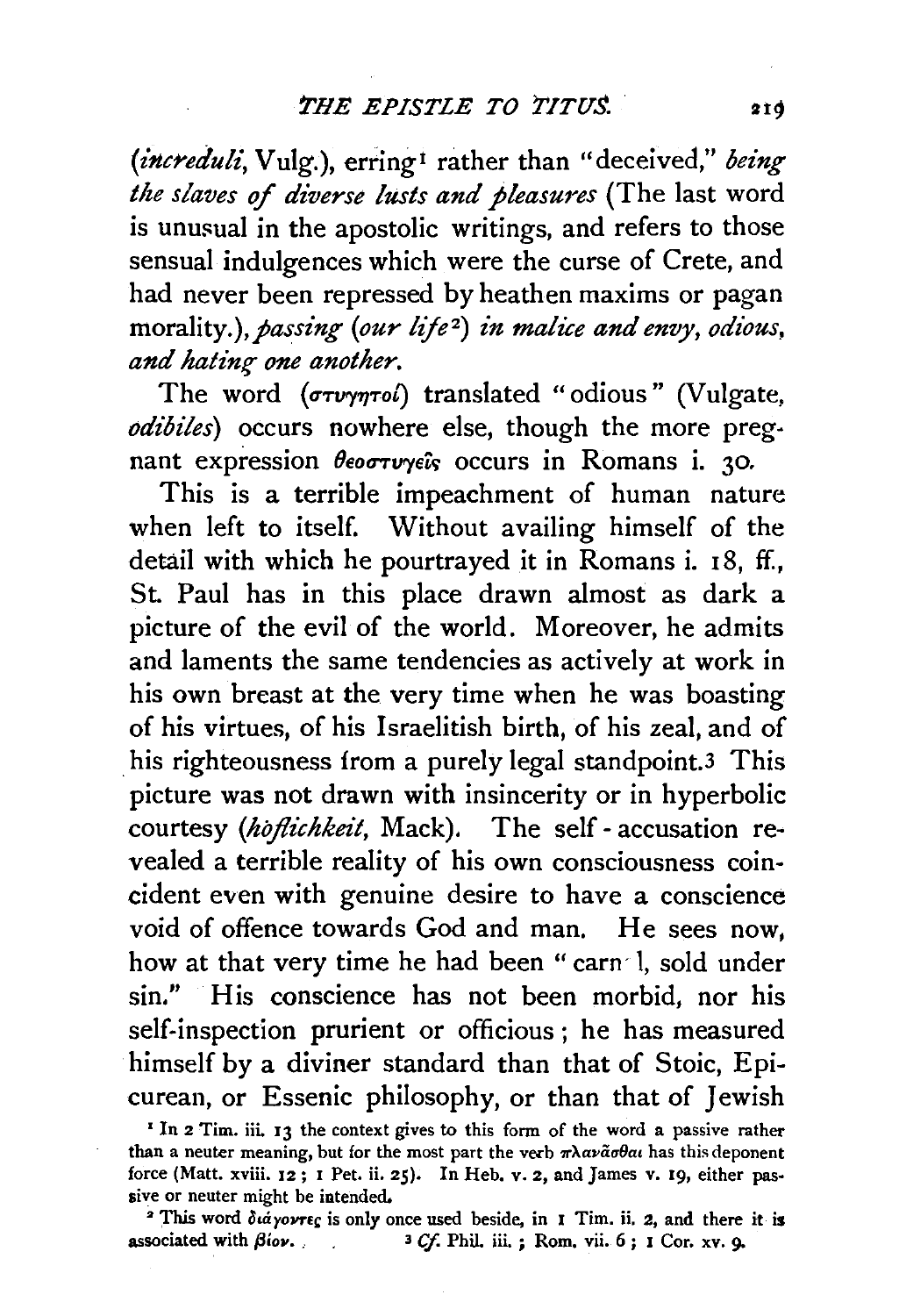or Rabbinic literalism, and this is the conclusion he draws about himself. The use to which he puts it is twofold ; first, to sustain the practical suggestions of Verses 1, 2, to press loyalty, charity, meekness, and tenderness, upon scheming, censorious, blaspheming Cretans ; and, secondly, to shew the boundless need of grace and goodness on the part of God.

If the grace and gospel of God had consisted exclusively of a method of discipline and a standard of perfection, it were indeed a doubtful advantage. We should have found few responses more true to its message than the Apostle's  $own -$  "O wretched man that I am! who shall deliver me?" St. Paul, however, knows that there is another side to the gospel, and so he exclaims in triumphant tones (Verses 4-6), *But when*  the goodness, i.e., kindness of nature, superfluity and spontaneity of Divine beneficence, *and the philanthropy*  of our Saviour God was manifested. The word  $\phi$ idav- $\theta \rho \omega \pi / a$  is used very rarely,<sup>1</sup> but is probably suggested by the love of man, and the gentleness of sentiment and of demeanour towards all men, upon which St. Paul had just insisted. The disciples of Christ are to be like God. They are to love "men," even their enemies, tyrants, and taskmasters, BECAUSE God has concentrated his love upon man, because God has loved the world.<sup>2</sup> This building up of human duty on the foundation of the character of God is characteristic of St. Paul's style and manner of argument.3 God's love to man had a special manifestation in the Incarnation. The manifestation in the flesh was the climax and most abundant expression of the love of our Saviour God,4 This ap-

' *Cf.* Acts xxviii. 2 ; 2 Mace. vi. 22.

<sup>•</sup> *Cf.* John iii. 16; Matt. v. 5, 9, 14-16, 20, 39-48. 3 *Cf* 2 Cor, ii, 17-20.  $\bullet$  *Cf.* John iii. 16; Matt. v. 5, 9, 14-16, 20, 39-48.<br> $\bullet$  *Cf.* Comm. on 1 Tim. i. 1 and iii, 16.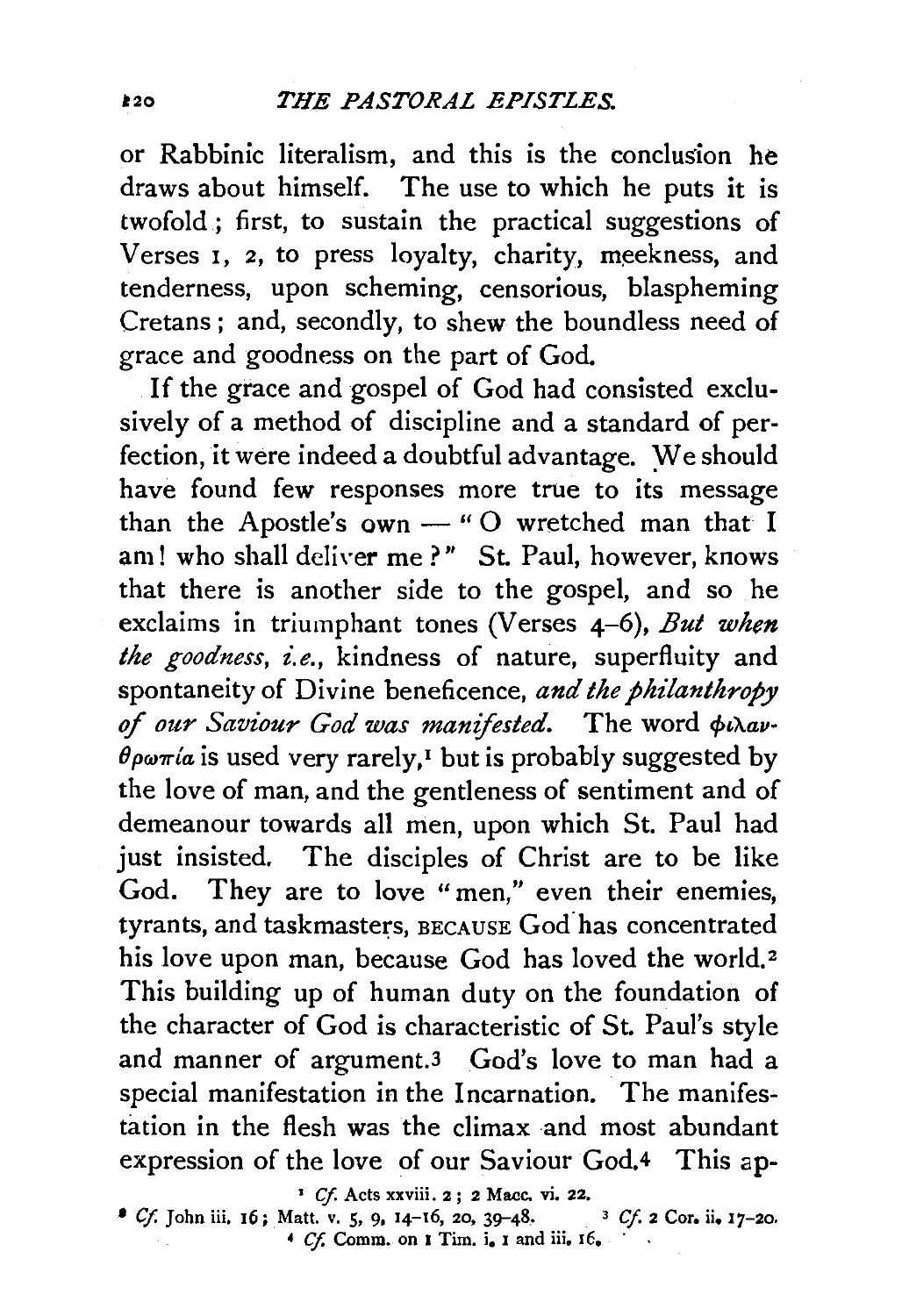plication of the term  $\sum_{\alpha} \phi_{\alpha}$  to  $\Theta_{\epsilon}$  occurs frequently in the Pastoral Epistles, and also in the Gospel of Luke (Chap. i. 47) and in LXX.• The subsequent reference to the Lord Jesus Christ as the instrument of Divine beneficence, assures us that the  $\Theta$ <sub>co's</sub> in the Apostle's mind is either the Father or the entire Godhead.

*He saved us.* (Let the aorist  $\epsilon \sigma \omega \sigma \epsilon \nu$  be noticed.) Our Saviour God performed and completed his part in our salvation, "placed us in a state of salvation," in accord*ance with,* as the outcome and revelation of, *his mercy,*  or of that great aspect of Divine love when it comes into contact with ill-desert. While salvation is thus unequivocally ascribed to a definite completed act of the Saviour Cod, the Apostle disclaims for himself any share in producing the antecedents of this mercy. A possible supposition is made that "we" had wrought works in righteousness which might have been the forerunners, conditions, and antecedents of the Divine mercy. But the hypothesis is hazarded for the very purpose of repudiating it. *Not by works, works' in*  righteousness which<sup>2</sup> WE did, but in harmony with his *mercy he saved us.* 

The negative particle governs the whole clause. The apostle takes no credit to himself for a righteousness antecedent to God's mercy. He disclaims all selforigination of conduct which will justify him before God. His thoughts move into a higher region; and when he comes to explain more fully the instrumentality by which salvation is accomplished, he deals with Divine operations rather than human experiences. *Through* 

<sup>&</sup>lt;sup>1</sup> Psa. xxiv. 5, &c.

<sup>&</sup>lt;sup>2</sup> The best manuscripts, including **N**, and the authority of Tischendorf (8th edition), Huther, Alford, have finally determined the text here to be the less grammatical form, .& for *iiw.* E!licott preferred formerly with Tisch~:ndorf the: ReG:eived Text,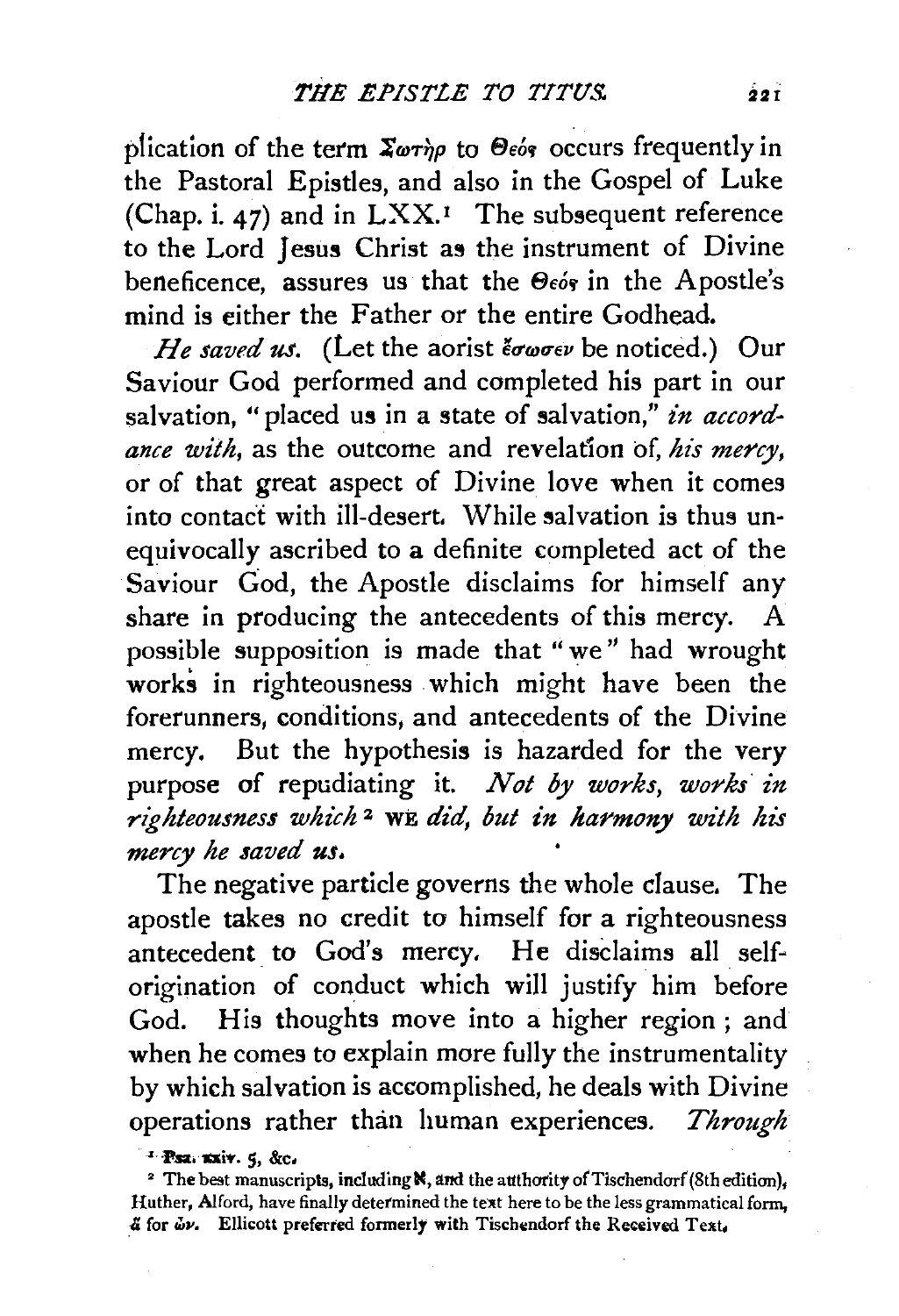*the water of regeneration and the renewing of the Holy* Sptrit. The word translated " water" may be rendered without inaccuracy " washing," as in English Version, or "laver," 1 as by Alford, Ellicott, Fairbairn. Rost and Palm declare that the word means  $(1)$  " the process of bathing,"  $(2)$  "the bath," and  $(3)$  frequently in Homer, Pindar, and the tragedians, " the *water* for the bath." The  $\lambda$ ov<sub>T</sub> $\rho$ <sup>*ov vvµ* $\phi$ *u* $\delta$ *v* was the bridal bath of purification,</sup> to which St. Paul probably alluded in the only other place in which the word occurs in the New Testament, viz., Ephesians v. 26.<sup>2</sup> The Church Fathers often use ).ovTpov for " baptism," and here the phrase, " the water or !aver of regeneration," corresponds with the "birth of water" to which our Lord referred in John iii. 5 ; while "the renewing of the Holy Spirit" corresponds with the being "born of the Spirit," which He declared to be the essential condition of admission into the king-. dom. The "water" or "laver of regeneration" indicates the whole of that divinely appointed symbol of the new birth, which proclaimed to mankind the advent and introduction into our humanity of a new power and heavenly bias, the recommencement of the human race; and it was itself justified and completed by the entire operation of the Spirit of God in the renewal of individual lives. It should be especially observed that the Apostle makes no reference either to faith or to repentance; to obedience or holy living, but dilates on the *divine* side of salvation and on that alone. So that he proceeds to urge upon Titus, not the method (sacramental or moral) by which we can appropriate the grace of God, but the agency by which God imparts

' *Lavacrum,* Vulgate; *das Bad,* Luther.

• See here the admirable note of Eadie on Ephes. v, 26.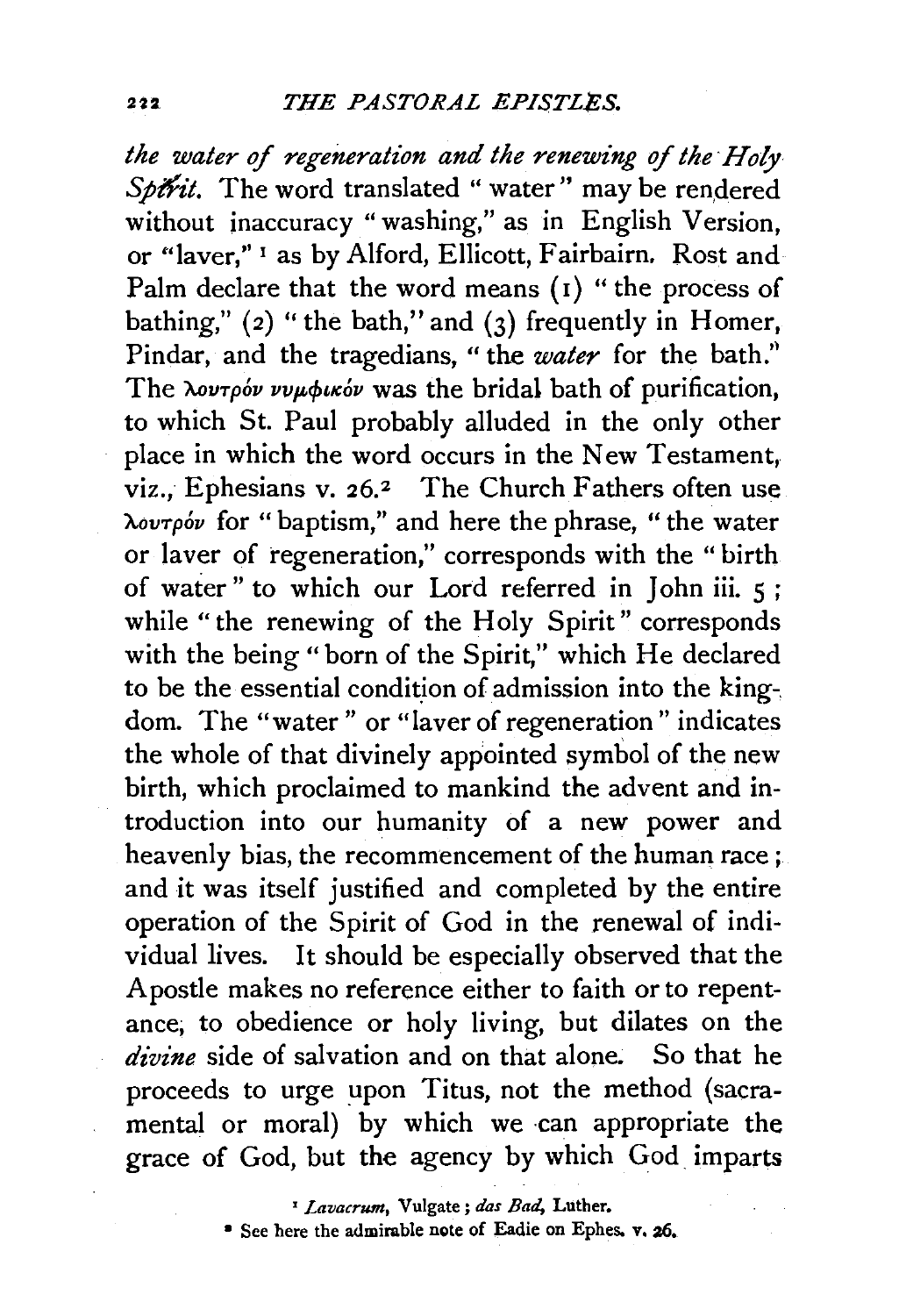his Spirit. So he continues, Which Holy Spirit,<sup>1</sup> He, our Saviour God, *poured out upon us richly, through :Jesus Christ our Saviour.* Surely there is (as Olshausen and Mack observe, not Ellicott) a reference made here to the fulfilment of the prophecy of Joel in the effusion of the Spirit on the day of Pentecost. Then the ascended and exalted Christ " shed forth," diffused the renewing Spirit over the hearts of men, and therein constituted the Church of the living God, and the living body of the Lord.

It was in this work of "renewal" that Christ Himself secured the fruit of his agony and death. It was " expedient that he should go away:" if He had not departed the Comforter would. not have come. The manifestation in the flesh was the grand preliminary only for the manifestation of God through the Spirit. The application of the term " Saviour" to Jesus Christ in the very sentence in which it had been applied to the Father, and the further reference to the Divine and crowning glory of the work of God's Spirit in man, make it clear that the Monotheism of Paul was enriched and deepened by considerations and ideas of the Son and the Spirit of God, which, coupled with numberless other testimonies, have led to the rich induction and great generalization which we call " the doctrine of the Trinity." The weighty utterance closes with the special design contemplated in the work of salvation. *In order that we might become heirs* of God, *according to the hope* of *eternal life.* On this hope the Epistle turns (see Titus i. 2). The "hope of eternal life," which is immeasurably more than endless existence, and is the purifying sanctifying power of the new

<sup>\*</sup> Not, which "washing," or "water," or "laver,"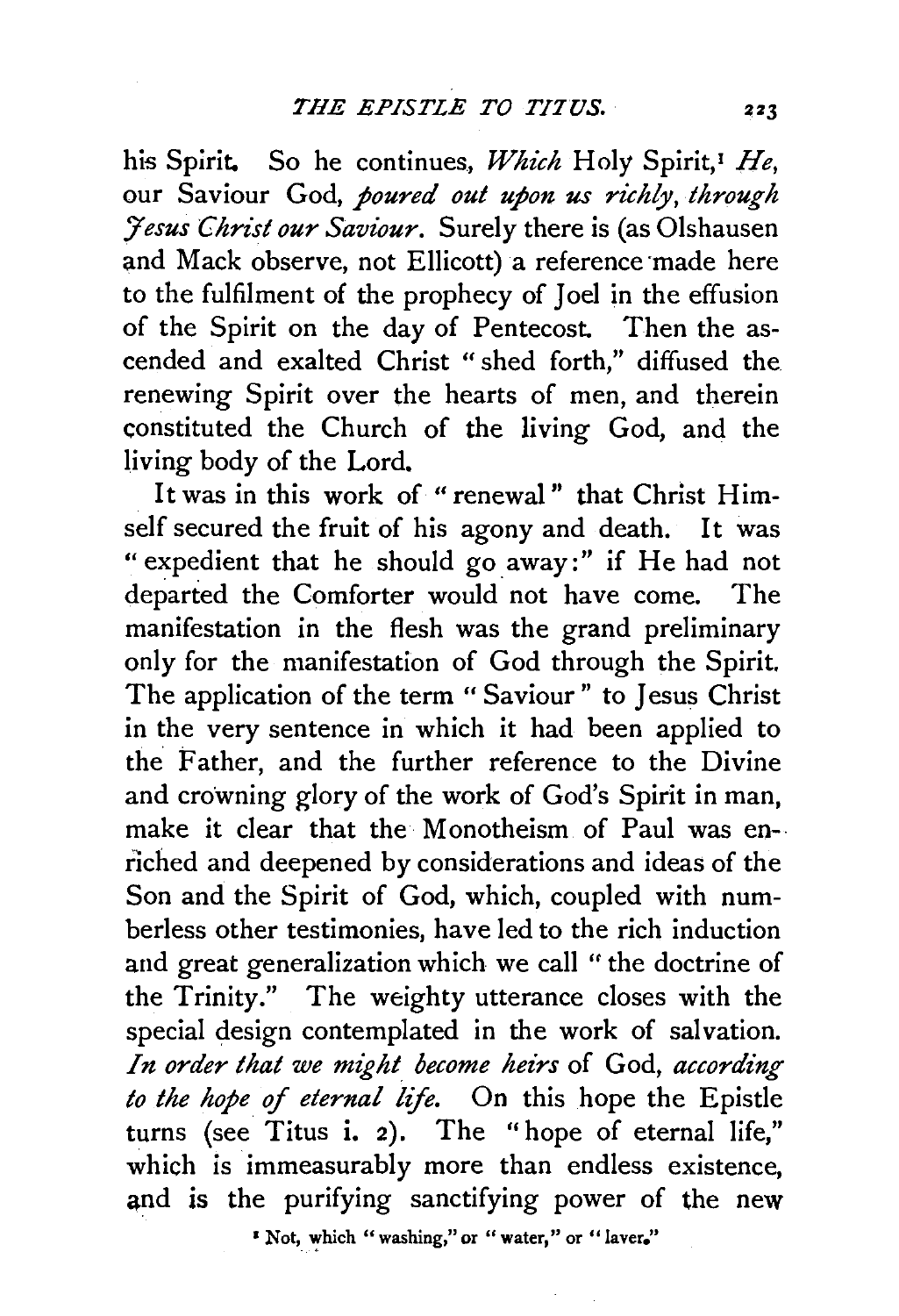Covenant, gives its meaning to our expected inheritance. "It doth not yet appear what we shall be," but we know that we shall "inherit eternal life." This is the end of his own self-manifestation, contemplated by God Himself. He confers upon those who might formerly be described as hateful and unclean, proud and revengeful, this rich inheritance. There is a certainty, legality, and far-reaching significance in the metaphor of an heir and an inheritance, which demand the introduction of the further condition, *having been justified by his grace.* The *invition* might be referred grammatically to the Holy Spirit; and in 1 Corinthians vi. 11, we are indeed said to have been "justified in the name of our Lord Jesus, and in (the power of) the Spirit of our God." The  $\epsilon v$ , however, in that passage means more than the simple instrumental dative, and the word "justified" in that connection suggests the whole of the idea of justification as a human experience as well as a Divine act. Here, it seems to me, the idea of faith is purposely left out, and "justification" is simply regarded as the supreme act of the Divine Righteousness and Love. Because God by his grace does not impute transgression, and absolves from the whole curse of sin, an heirship, a hold on the inheritance is legally provided, and the hope of the eternal life is suggested. The human condition of justification is not specified. The *K*wns alwvlov is dependent on "the hope" ( $\epsilon \lambda \pi i \delta a$ ), and not on the  $(\kappa \lambda \eta \rho \sigma$ - $\bar{\psi}_{\mu\nu}$  "being heirs." Moreover *kard* will not suffer to be translated *through*, as though ελπίδα were here an emotional equivalent to  $\pi i \sigma \tau \nu$ , simply because throughout this passage the Apostle is setting forth the *divine*  side of the work of grace ; just as in the earlier para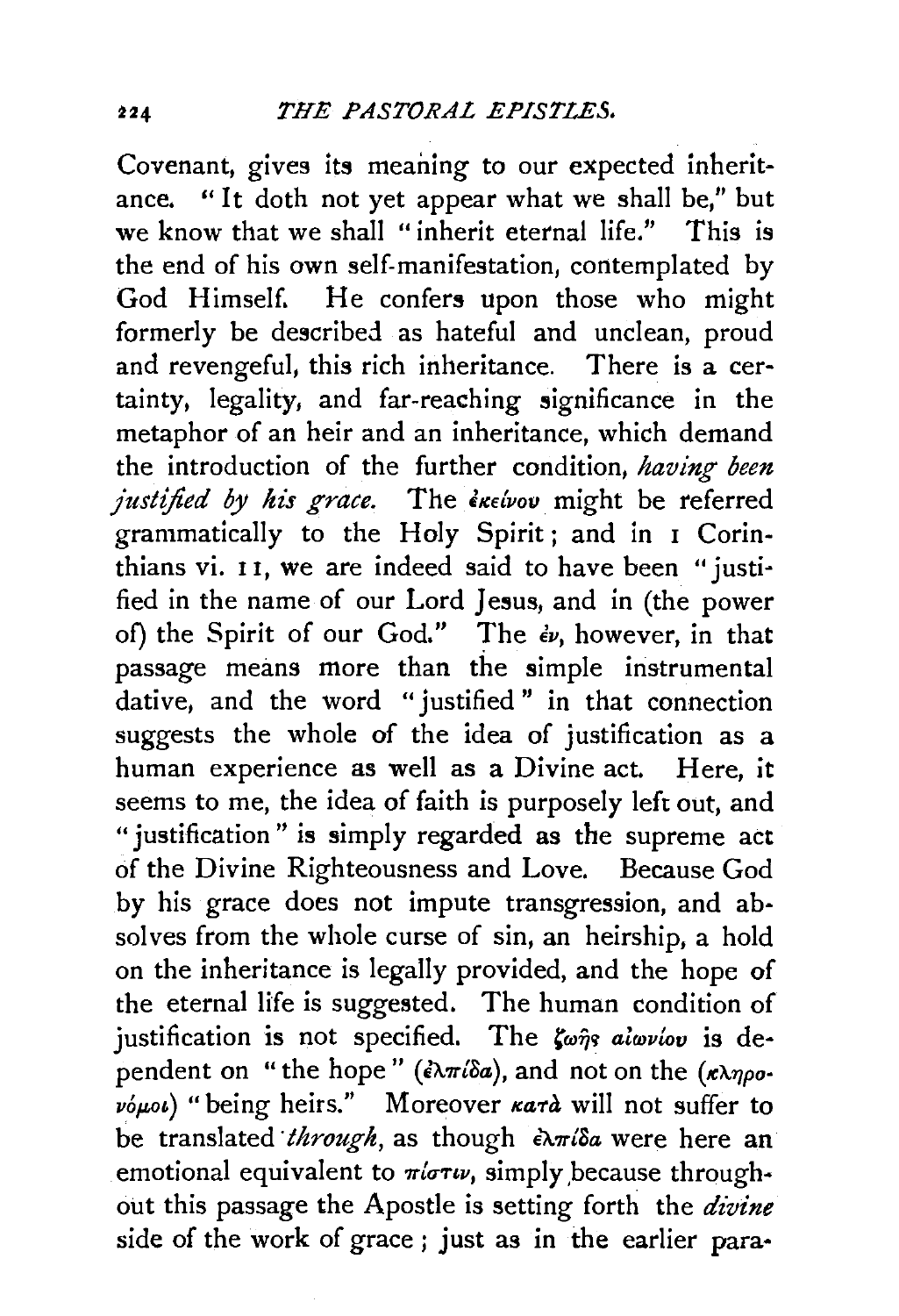graph (Chap. ii.  $11-14$ ) he had been examining God's grace as an active living discipline of individual souls. "Justification" is not identified (as Wiesinger implies) with the renewing of the Holy Spirit, nor is it the cause or the consequence of such renewal. The apostolic doctrine of justification by God's grace was sufficiently known to Titus not to need a more detailed reference ; and justification is here referred to on the supposition that it is thoroughly understood to be. the grand act of grace, apart from which even regeneration and renewal, if they could be supposed to be separated from it, would be an imperfect and truncated gift.

Verse 8.-Faithful is the saying. The whole passage is another of the compendious fruitful utterances, the golden hymnlike voices (probably originated by St. Paul himself), which Titus was to impress upon the memory of the Cretans. Now comes the practical side of the representation. *And concerning these things I desire that thou shouldst make the constant affirmation, in order that those who have believed in God-i.e.*, those who have complied with the one prime condition, those who have surrendered themselves to the sublime assurance of God's love in the manifestation of the Christ and the gift of the *Spirit-might be careful*<sup>1</sup> *to excel*, to take some precedence in the practice of *good works.*  Thus the Apostle insists on the principle of obedience, and the practical issues and moral consequences of faith. *These instructions are good and profitable to men.* 

*Verse* 9.—But foolish controversies, and genealogies, *and strifes, and contentions about the law, avoid; i.e.,*  "stand out of the way of." I have already discussed

<sup>&#</sup>x27; The only place in the New Testament where the word occurs, though in the Apocrypha and LXX. it is not infrequent. In this place (as well as in Classics) it means, "anxiously giving thought to" (cf. *i* Sam. ix. 5).

VOL. Vlll. I *5*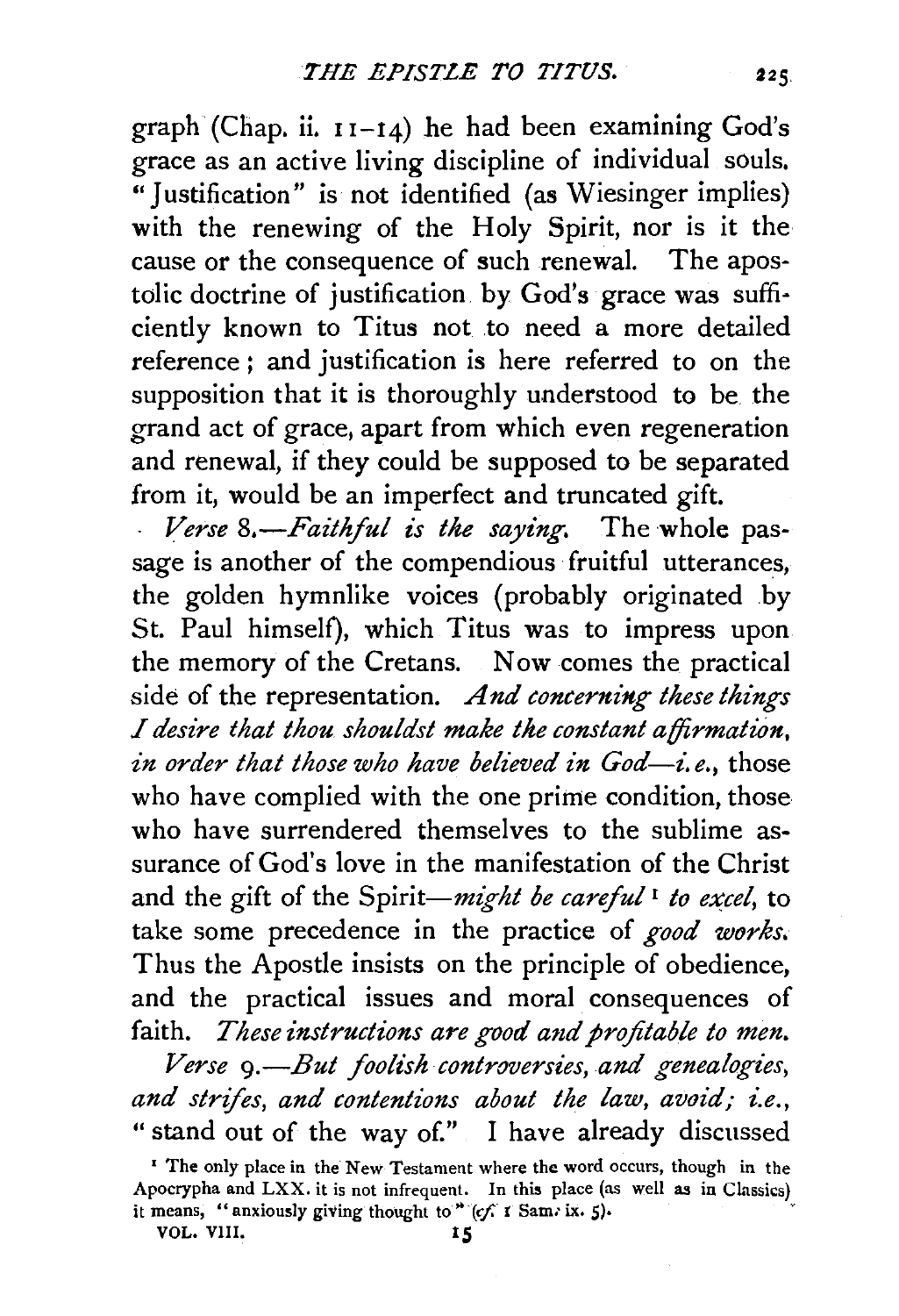some of these terms (1 Tim. i. 4 and 14). Irrelevant and trifling controversy prevailed among Jewish Christians and Jews on frivolous details; on the Jewish genealogies; on Alexandrine speculations concerning spirits and angels; on semi-gnostic hypotheses concerning good and evil. Rabbinical schools disputed on the letter of the law, both written and oral; on "tassels and nail-parings;" on mint, anise, and cummin : on the order of services; on divers meats and varied washings ; on days, times, and seasons; and the Apostle would make a clean sweep of them all, on the ground that such matters as these *are profitless and*  vain. On the other hand, great truths and moral principles are of infinite value.

Verse 10.-The man who causes divisions (άνθρωπον *alpeTucov* ). The opponents of the genuineness of the Epistles have laid much stress upon the introduction of this word-only used in this place in the New Testament-on the ground that it must be taken in the modern ecclesiastical sense of an " heretical " unorthodox person. Huther here agrees exegetically with De Wette. Calvin's explanation of the term is *quisquis sua protervia unitatem ecclesia abrumpit*; and Huther declares that the divisions of the Church are those which are stimulated by false doctrine, and Fairbairn agrees with him. Ellicott has given an admirable treatment of the word, and justly says that we must deduce its Pauline usage from the undoubted significance which the Apostle attached to the word *alpeous*. This is shewn to be contentious conduct, not heterodox opinions; division, not doctrinal error. The conduct of *alpertic*or  $\frac{\partial u}{\partial p\omega\pi\sigma}$  was that which tended to schism and enmity in Church matters, and the caution is pronounced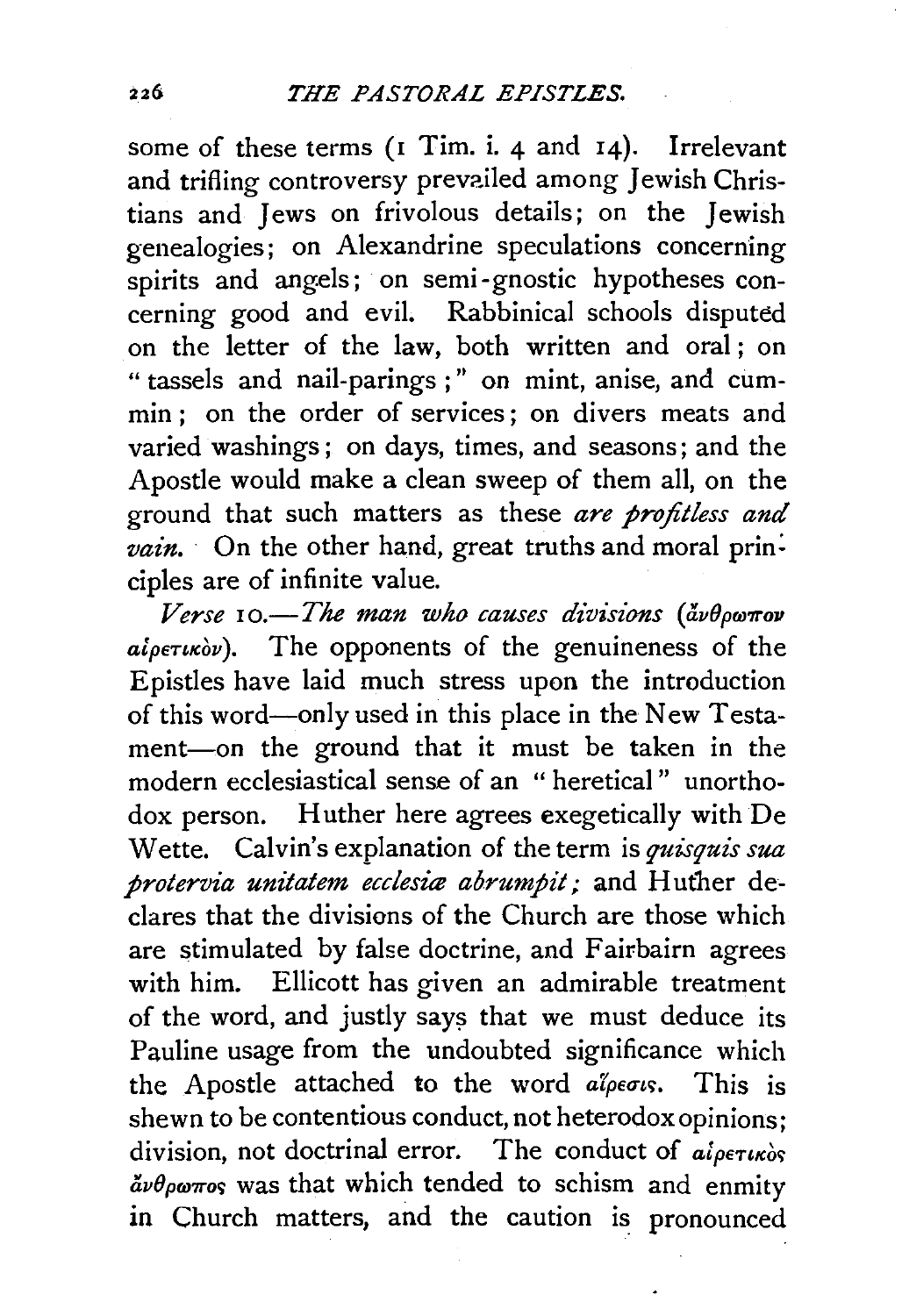against an opiniative, quarrelsome, impracticable per*son-the man who causes divisions in the Church,* the factious man (Fairbairn), *after one and a second admoni-, tion, avoid.* "This is a golden rule" (Mack). The first admonition may rouse "the old man" in him, may induce him to sharpen his wit against you, and resist the advice that is tendered ; the second admonition may gain your brother. If this, however, prove of no avail,. *avoid* him. There is no hint given of formal excommunication,1 but the would-be leader of a party, whether he justified his capricious conduct by pressing an intellectual crotchet, or by manifesting a desire for individual distinction, would be practically left to himself and to his knot of followers, should the apostolic delegate utterly shun him. St. Paul must have had in view some well-known disturber of the Churches in Crete, for he continues: *Inasmuch as thou knowest that such an one is perverted and sinneth, being self-condemned.* Another rare word (*εκστρέφω*), used by Lucian for "turning inside out,"<sup>2</sup> is here made to describe the effect of the isolation inflicted on the " factious person." The selfcondemnation spoken of must be his virtual self-exclusion, rather than his own penitent confession of wrong.

Verse 12.—We are landed by this verse in the region of conjectural history and geography. It is somewhat remarkable, as Mr. Lewin 3 observes, that the four intimate friends of the Apostle here referred to derive their names from four Hellenic deities-Zeus,

<sup>&</sup>lt;sup>1</sup> Hapatreto bat is used in Plutarch for putting away a wife, but there is no hint of formal acts of repudiation in the other places in these Epistles, in which the verb is used by St. Paul. I Tim. iv. 7, v. II; 2 Tim. ii. 23. Cf. Heb. xii. 25; Luke xiv.  $18$ , 19.<br><sup>2</sup> Cf. Deut. xxxii. 20.

<sup>&</sup>lt;sup>3</sup> "Life and Letters of St. Paul," vol. ii. p. 344.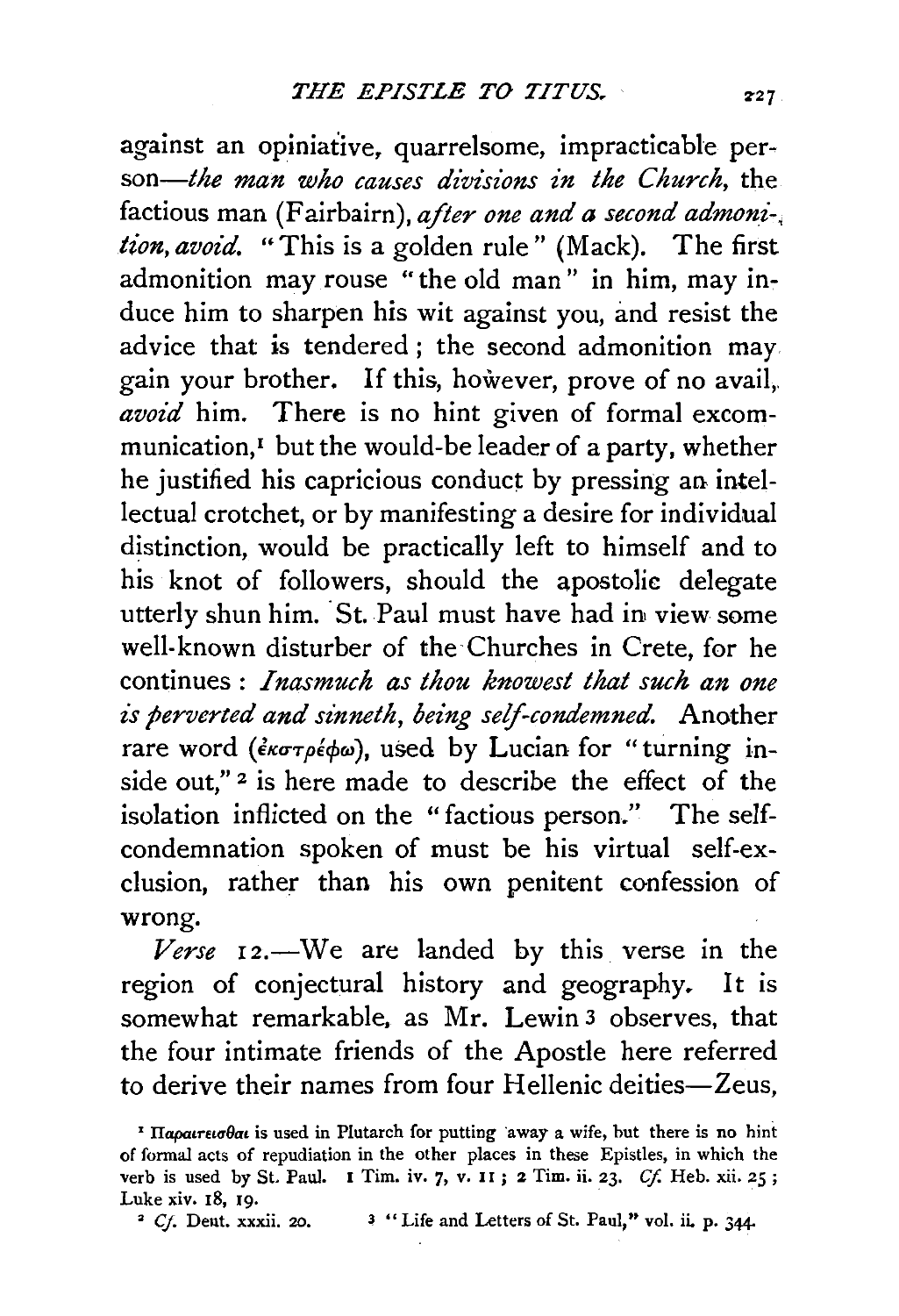Artemis, Tyche, and Apollo. Of Artemas we know nothing more, but as there seems an alternative choice between Artemas and Tychicus, and, further, since we find a reference to Tychicus in 2 Timothy iv. 12, as having been sent by the Apostle on another journey, viz., to Ephesus, it becomes probable that Artemas was chosen for the service. Tychicus is mentioned in five distinct books of the New Testament-in the Acts and in four Epistles of St. Paul. Everywhere he is spoken of as a trusted friend, a beloved brother, one able to explain the Apostle's circumstances, position, and wishes to distant Churches (Col. iv. 7, 8), and even to convey to numerous communities the apostolic letter (Eph. vi. 21, 22). St. Paul is intending to pass the winter at Nicopolis,<sup>1</sup> in Epirus, and he wishes to have Titus as a companion. His language is, *When I shall send Artemas to thee, or Tychicus, hasten to come to me to N uopol£s, for I have determined there to spend the winter. Zenas the lawyer and Apollos forward zealously on their journey, that nothing be wanting to them.* St. Paul always spoke of Apollos with deference, and as if he were his equal in rank and importance. Tychicus, Silas, Titus, Timothy, Trophimus, Epaphroditus, and others were sent hither and thither as St. Paul's messengers. Apollos was independent, and took a course in which he asserted his own will as against the will of Paul ( $I$  Cor. xvi. 12). Apollos had been a disciple of John the Baptist, a student of Alexandrine literature, and he was mighty in the Scripture, eloquent in speech, and persuasive. It would seem that, until

<sup>&</sup>lt;sup>1</sup> It is impossible to decide between the four different cities bearing this name. There seems no reason to imagine a visit to Thrace or Cilicia when there was a Nicopolis in Epirus. There was a large population, a good harbour, and numerous opportunities of coming into contact with old friends from the Churches of Achaia.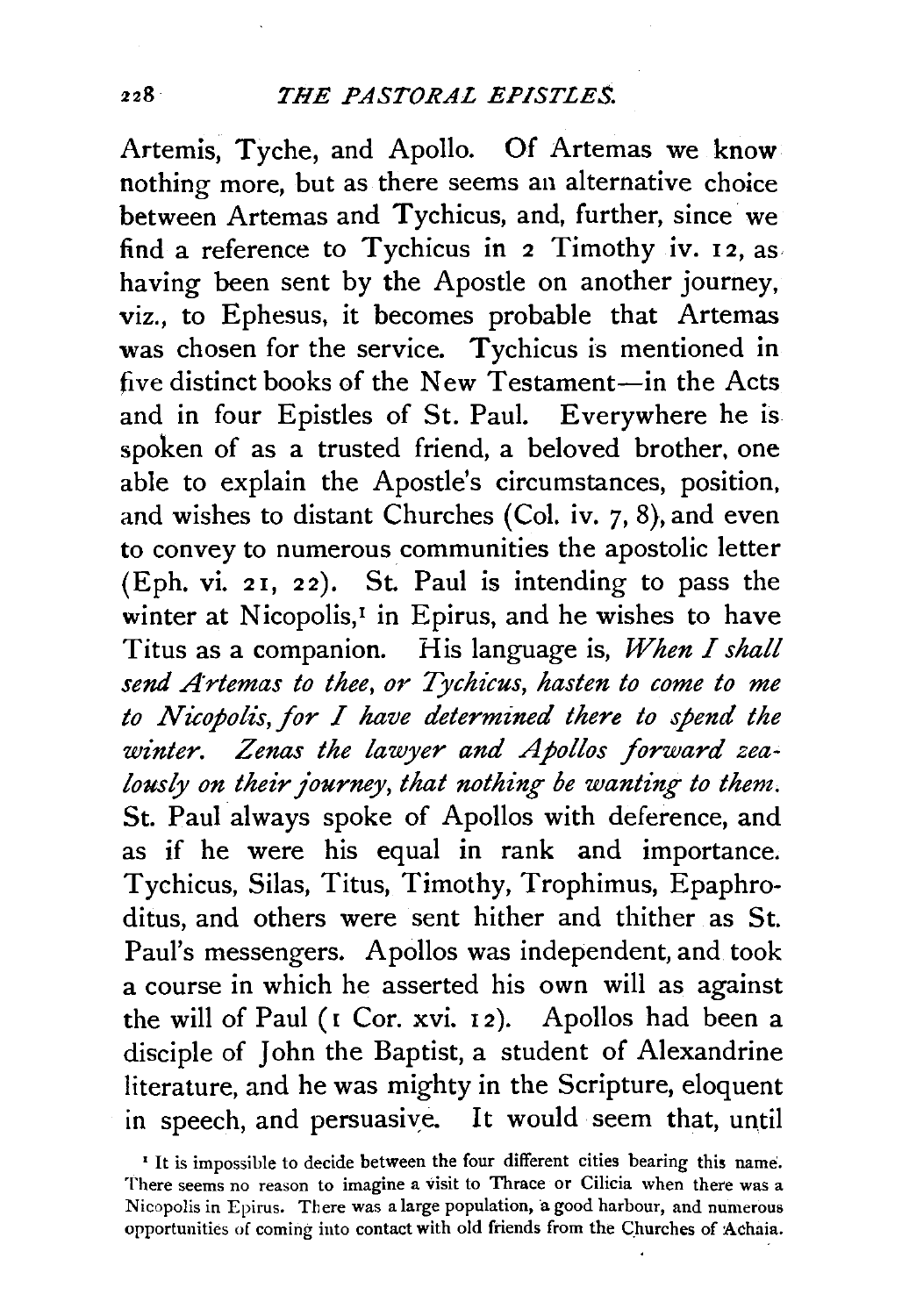he was converted by Aquila and Priscilla (Acts xviii.), and led to a deeper apprehension of the Christ and of the Spirit of God, he had been preaching a Johannine Christology, a Philonic philosophy, an Essenic wisdom, and had been administering a Johannine baptism and nothing more. With the word of Jesus, a divine inspiration seized him, the conviction of the Spirit satisfied him, and he was at once ready, both in Ephesus and Corinth, to preach the faith of Christ. Immediately, and- without any other ordination than the confidence and prayers of the Ephesian Church, he commenced the work in Corinth which led to such startling results. Paul did not resent his popularity. He classed him, with Cephas and himself, as apostles of Christ, but he did not command him. It is possible that Zenas the lawyer and Apollos had been resident in Crete. It is equally possible to suppose, with Mr. Lewin, that they were on their way from Corinth to Alexandria, and were the bearers of Paul's letter to Titus.

*Verse 14.-And let our (brethren) also learn* to take the *lead in good works, with reference to the necessary wants, that they be not unfruitful.* Professor Plumptre suggests<sup> $I$ </sup> that the "our's also" implies the existence in Crete of an Essenic Society, to which Zenas and Apollos *may* have been somewhat related, and which *may* have set an example that Christian believers and Churches *might* reasonably imitate. I think there is no necessity for this complicated supposition. The passage will have more meaning if it continues to emphasize the care and attention which St. Paul desired to secure for Apollos. He expects that Titus will

' THE EXPOSITOR, vol. i. p. 427.